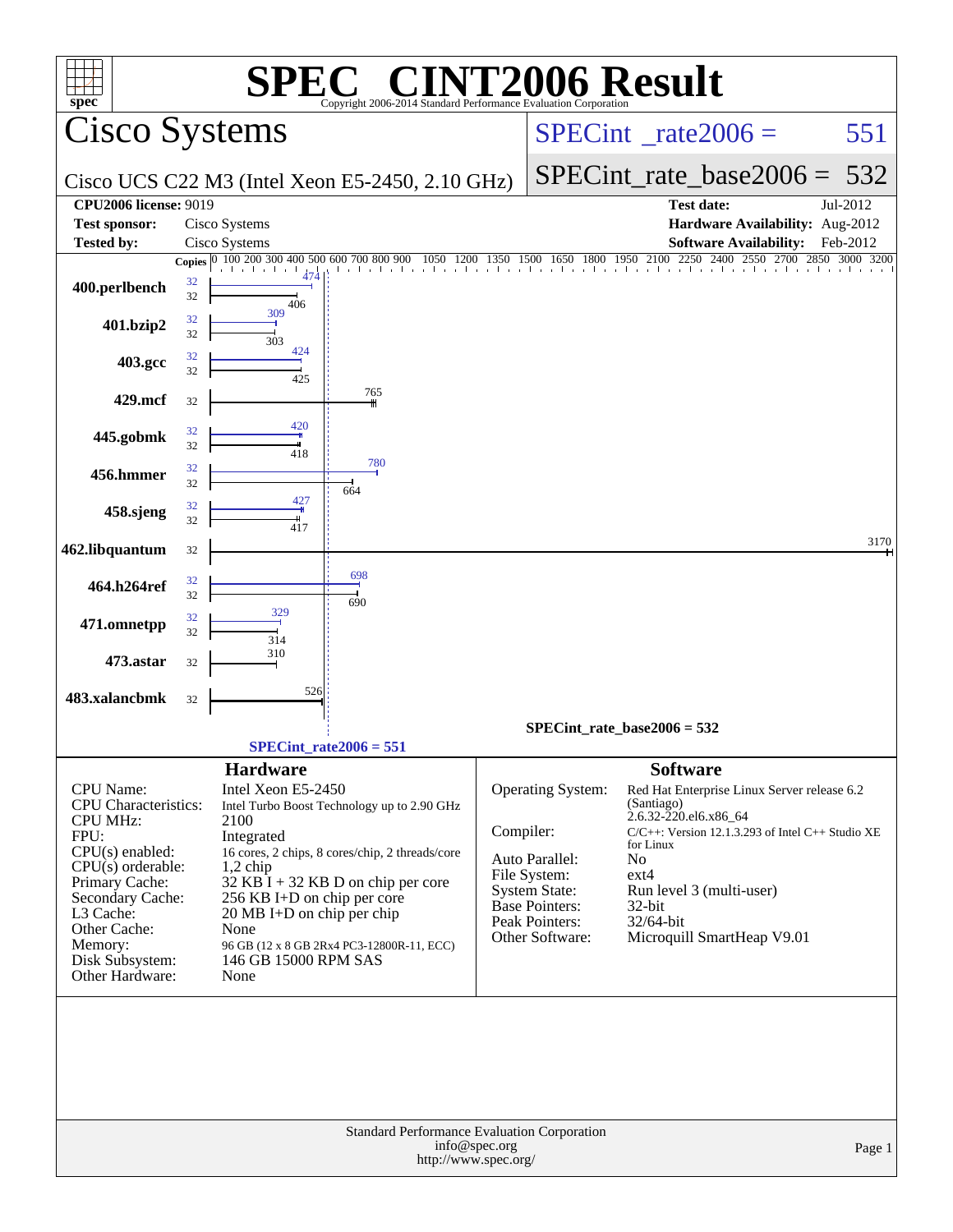

## Cisco Systems

### SPECint rate $2006 = 551$

Cisco UCS C22 M3 (Intel Xeon E5-2450, 2.10 GHz)

#### [SPECint\\_rate\\_base2006 =](http://www.spec.org/auto/cpu2006/Docs/result-fields.html#SPECintratebase2006) 532

#### **[CPU2006 license:](http://www.spec.org/auto/cpu2006/Docs/result-fields.html#CPU2006license)** 9019 **[Test date:](http://www.spec.org/auto/cpu2006/Docs/result-fields.html#Testdate)** Jul-2012

**[Test sponsor:](http://www.spec.org/auto/cpu2006/Docs/result-fields.html#Testsponsor)** Cisco Systems **[Hardware Availability:](http://www.spec.org/auto/cpu2006/Docs/result-fields.html#HardwareAvailability)** Aug-2012 **[Tested by:](http://www.spec.org/auto/cpu2006/Docs/result-fields.html#Testedby)** Cisco Systems **[Software Availability:](http://www.spec.org/auto/cpu2006/Docs/result-fields.html#SoftwareAvailability)** Feb-2012

#### **[Results Table](http://www.spec.org/auto/cpu2006/Docs/result-fields.html#ResultsTable)**

|                                                                                                          | <b>Base</b>   |                |       |                |            |                | <b>Peak</b> |               |                |              |                |              |                |              |
|----------------------------------------------------------------------------------------------------------|---------------|----------------|-------|----------------|------------|----------------|-------------|---------------|----------------|--------------|----------------|--------------|----------------|--------------|
| <b>Benchmark</b>                                                                                         | <b>Copies</b> | <b>Seconds</b> | Ratio | <b>Seconds</b> | Ratio      | <b>Seconds</b> | Ratio       | <b>Copies</b> | <b>Seconds</b> | <b>Ratio</b> | <b>Seconds</b> | <b>Ratio</b> | <b>Seconds</b> | <b>Ratio</b> |
| 400.perlbench                                                                                            | 32            | 768            | 407   | 771            | 405I       | 770            | 406         | 32            | 660            | 473          | 660            | 474          | 657            | 476          |
| 401.bzip2                                                                                                | 32            | 1018           | 303   | 1020           | 303        | 1019           | 303         | 32            | 998            | 310          | 1005           | 307          | 999            | <u>309</u>   |
| $403.\mathrm{gcc}$                                                                                       | 32            | 605            | 425   | 606            | 425        | 605            | 426         | 32            | 606            | 425          | 608            | 424          | 607            | 424          |
| $429$ .mcf                                                                                               | 32            | 376            | 775   | 387            | 755        | 381            | 765         | 32            | 376            | 775          | 387            | 755          | 381            | 765          |
| $445$ .gobmk                                                                                             | 32            | 803            | 418   | 822            | 408        | 801            | 419         | 32            | 803            | 418          | 800            | 420          | 783            | 429          |
| 456.hmmer                                                                                                | 32            | 450            | 664   | 448            | 666        | 450            | 664         | 32            | 383            | 780          | 382            | 782          | 383            | 779          |
| $458$ .sjeng                                                                                             | 32            | 953            | 406   | 928            | 417        | 928            | 417         | 32            | 889            | 435          | 906            | 427          | 914            | 424          |
| 462.libquantum                                                                                           | 32            | 207            | 3200  | 209            | 3170       | 209            | 3170        | 32            | 207            | 3200         | 209            | 3170         | 209            | 3170         |
| 464.h264ref                                                                                              | 32            | 1031           | 687   | 1027           | <b>690</b> | 1027           | 690l        | 32            | 1014           | 698          | 1015           | 698          | 1016           | 697          |
| 471.omnetpp                                                                                              | 32            | 638            | 314   | 637            | 314        | 638            | 313         | 32            | 609            | 329          | 609            | 329          | 610            | 328          |
| 473.astar                                                                                                | 32            | 725            | 310   | 726            | 309        | 725            | 310         | 32            | 725            | 310          | 726            | 309          | 725            | 310          |
| 483.xalancbmk                                                                                            | 32            | 419            | 527   | 423            | 522        | 420            | <b>526</b>  | 32            | 419            | 527          | 423            | 522          | 420            | 526          |
| Results appear in the order in which they were run. Bold underlined text indicates a median measurement. |               |                |       |                |            |                |             |               |                |              |                |              |                |              |

#### **[Submit Notes](http://www.spec.org/auto/cpu2006/Docs/result-fields.html#SubmitNotes)**

 The numactl mechanism was used to bind copies to processors. The config file option 'submit' was used to generate numactl commands to bind each copy to a specific processor. For details, please see the config file.

### **[Operating System Notes](http://www.spec.org/auto/cpu2006/Docs/result-fields.html#OperatingSystemNotes)**

Stack size set to unlimited using "ulimit -s unlimited"

#### **[Platform Notes](http://www.spec.org/auto/cpu2006/Docs/result-fields.html#PlatformNotes)**

 Sysinfo program /opt/cpu2006-1.2/config/sysinfo.rev6800 \$Rev: 6800 \$ \$Date:: 2011-10-11 #\$ 6f2ebdff5032aaa42e583f96b07f99d3 running on localhost.localdomain Thu Jul 5 14:44:26 2012 This section contains SUT (System Under Test) info as seen by some common utilities. To remove or add to this section, see: <http://www.spec.org/cpu2006/Docs/config.html#sysinfo> From /proc/cpuinfo model name : Intel(R) Xeon(R) CPU E5-2450 0 @ 2.10GHz 2 "physical id"s (chips) 32 "processors" cores, siblings (Caution: counting these is hw and system dependent. The following excerpts from /proc/cpuinfo might not be reliable. Use with caution.) cpu cores : 8 siblings : 16 Continued on next page

Standard Performance Evaluation Corporation [info@spec.org](mailto:info@spec.org) <http://www.spec.org/>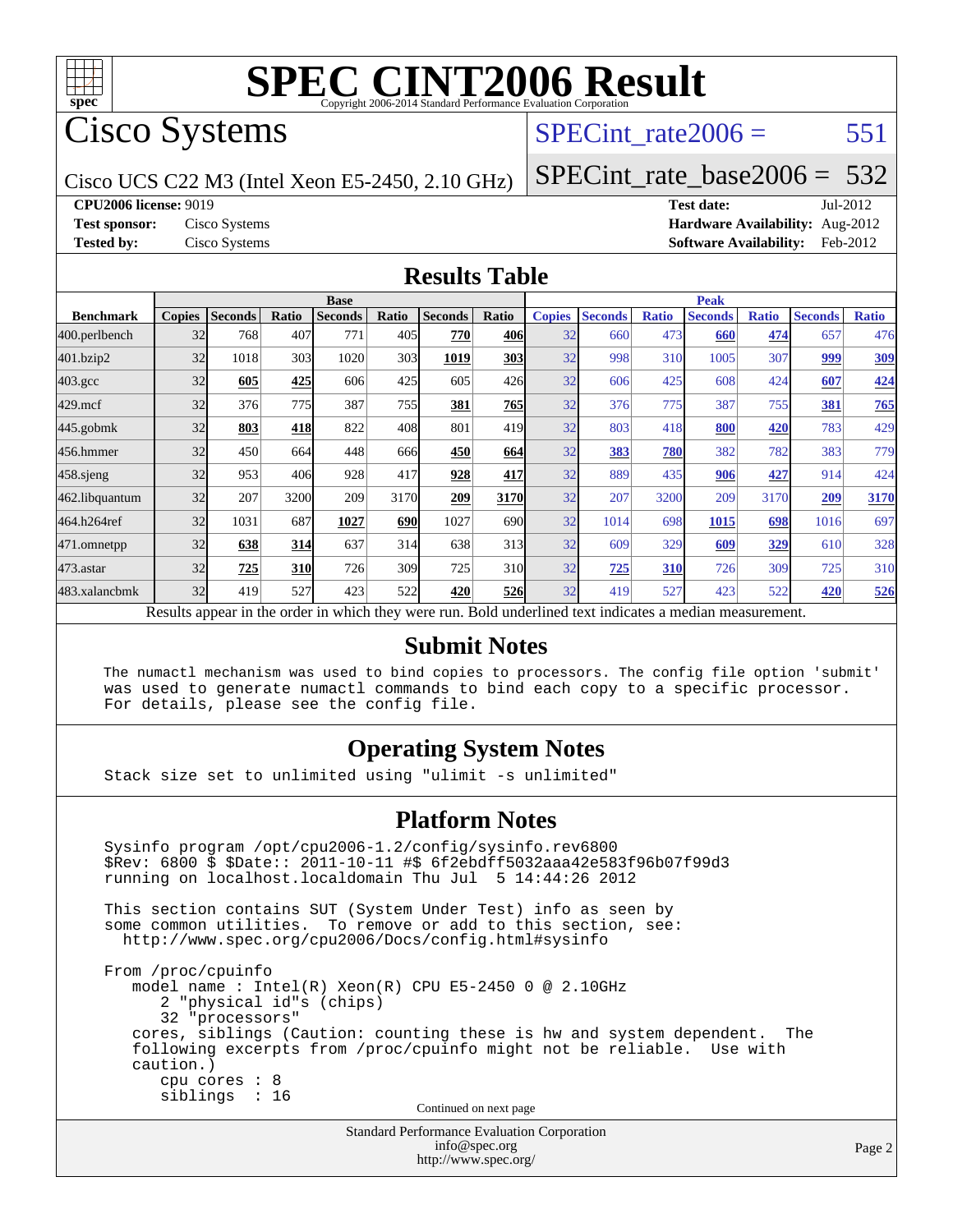

Cisco Systems

SPECint rate $2006 = 551$ 

[SPECint\\_rate\\_base2006 =](http://www.spec.org/auto/cpu2006/Docs/result-fields.html#SPECintratebase2006) 532

Cisco UCS C22 M3 (Intel Xeon E5-2450, 2.10 GHz)

**[CPU2006 license:](http://www.spec.org/auto/cpu2006/Docs/result-fields.html#CPU2006license)** 9019 **[Test date:](http://www.spec.org/auto/cpu2006/Docs/result-fields.html#Testdate)** Jul-2012 **[Test sponsor:](http://www.spec.org/auto/cpu2006/Docs/result-fields.html#Testsponsor)** Cisco Systems **[Hardware Availability:](http://www.spec.org/auto/cpu2006/Docs/result-fields.html#HardwareAvailability)** Aug-2012 **[Tested by:](http://www.spec.org/auto/cpu2006/Docs/result-fields.html#Testedby)** Cisco Systems **[Software Availability:](http://www.spec.org/auto/cpu2006/Docs/result-fields.html#SoftwareAvailability)** Feb-2012

#### **[Platform Notes \(Continued\)](http://www.spec.org/auto/cpu2006/Docs/result-fields.html#PlatformNotes)**

 physical 0: cores 0 1 2 3 4 5 6 7 physical 1: cores 0 1 2 3 4 5 6 7 cache size : 20480 KB From /proc/meminfo<br>MemTotal: 99039988 kB HugePages\_Total: 0<br>Hugepagesize: 2048 kB Hugepagesize: /usr/bin/lsb\_release -d Red Hat Enterprise Linux Server release 6.2 (Santiago) From /etc/\*release\* /etc/\*version\* redhat-release: Red Hat Enterprise Linux Server release 6.2 (Santiago) system-release: Red Hat Enterprise Linux Server release 6.2 (Santiago) system-release-cpe: cpe:/o:redhat:enterprise\_linux:6server:ga:server uname -a: Linux localhost.localdomain 2.6.32-220.el6.x86\_64 #1 SMP Wed Nov 9 08:03:13 EST 2011 x86\_64 x86\_64 x86\_64 GNU/Linux run-level 3 Jul 5 14:38 SPEC is set to: /opt/cpu2006-1.2 Filesystem Type Size Used Avail Use% Mounted on<br>
/dev/sdal ext4 134G 10G 118G 8% / 10G 118G Additional information from dmidecode: Memory: 12x 0xCE00 M393B1K70DH0-YK0 8 GB 1600 MHz 2 rank (End of data from sysinfo program)

#### **[General Notes](http://www.spec.org/auto/cpu2006/Docs/result-fields.html#GeneralNotes)**

Environment variables set by runspec before the start of the run: LD\_LIBRARY\_PATH = "/opt/cpu2006-1.2/libs/32:/opt/cpu2006-1.2/libs/64" Intel HT Technology=enable Binaries compiled on a system with 2 X Intel Xeon E5-2690 CPU + 128 GB memory using RHEL 6.2 Transparent Huge Pages enabled with: echo always > /sys/kernel/mm/redhat transparent hugepage/enabled Filesystem page cache cleared with: echo 1> /proc/sys/vm/drop\_caches

### **[Base Compiler Invocation](http://www.spec.org/auto/cpu2006/Docs/result-fields.html#BaseCompilerInvocation)**

[C benchmarks](http://www.spec.org/auto/cpu2006/Docs/result-fields.html#Cbenchmarks): [icc -m32](http://www.spec.org/cpu2006/results/res2012q3/cpu2006-20120823-24298.flags.html#user_CCbase_intel_icc_5ff4a39e364c98233615fdd38438c6f2)

Continued on next page

Standard Performance Evaluation Corporation [info@spec.org](mailto:info@spec.org) <http://www.spec.org/>

Page 3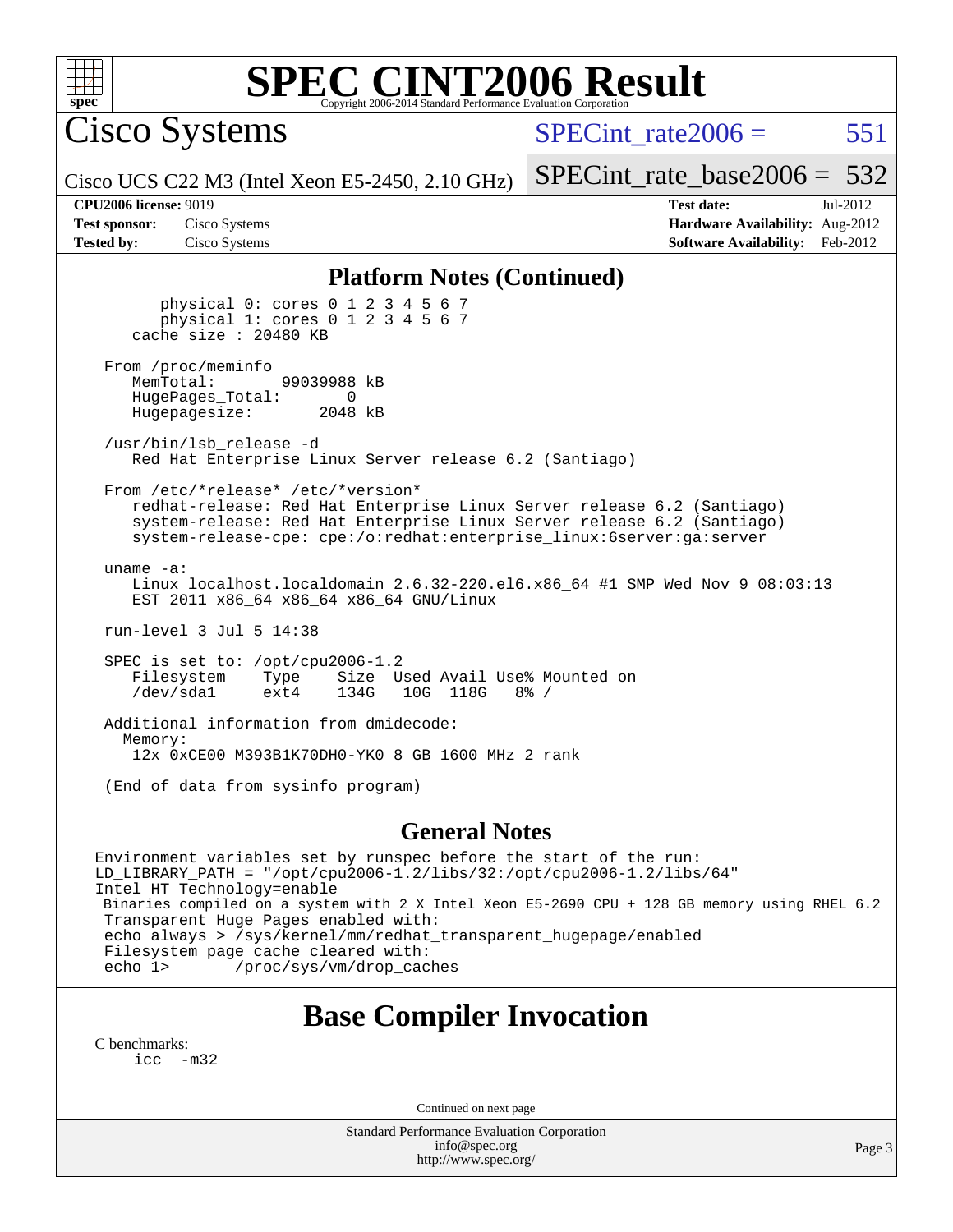| <b>SPEC CINT2006 Result</b><br>spec <sup>®</sup><br>Copyright 2006-2014 Standard Performance Evaluation Corporation                      |                                                                  |  |  |  |  |  |  |  |
|------------------------------------------------------------------------------------------------------------------------------------------|------------------------------------------------------------------|--|--|--|--|--|--|--|
| Cisco Systems                                                                                                                            | 551<br>SPECint rate $2006 =$                                     |  |  |  |  |  |  |  |
| Cisco UCS C22 M3 (Intel Xeon E5-2450, 2.10 GHz)                                                                                          | $SPECint_rate_base2006 = 532$                                    |  |  |  |  |  |  |  |
| <b>CPU2006 license: 9019</b><br><b>Test sponsor:</b><br>Cisco Systems                                                                    | <b>Test date:</b><br>Jul-2012<br>Hardware Availability: Aug-2012 |  |  |  |  |  |  |  |
| <b>Tested by:</b><br>Cisco Systems                                                                                                       | <b>Software Availability:</b> Feb-2012                           |  |  |  |  |  |  |  |
| <b>Base Compiler Invocation (Continued)</b>                                                                                              |                                                                  |  |  |  |  |  |  |  |
| $C_{++}$ benchmarks:<br>icpc -m32                                                                                                        |                                                                  |  |  |  |  |  |  |  |
| <b>Base Portability Flags</b>                                                                                                            |                                                                  |  |  |  |  |  |  |  |
| 400.perlbench: -DSPEC_CPU_LINUX_IA32<br>462.libquantum: - DSPEC CPU LINUX<br>483.xalancbmk: -DSPEC_CPU_LINUX                             |                                                                  |  |  |  |  |  |  |  |
| <b>Base Optimization Flags</b><br>C benchmarks:<br>-xSSE4.2 -ipo -03 -no-prec-div -opt-prefetch -opt-mem-layout-trans=3                  |                                                                  |  |  |  |  |  |  |  |
| $C_{++}$ benchmarks:<br>-xSSE4.2 -ipo -03 -no-prec-div -opt-prefetch -opt-mem-layout-trans=3<br>-Wl,-z, muldefs -L/smartheap -lsmartheap |                                                                  |  |  |  |  |  |  |  |
| <b>Base Other Flags</b><br>C benchmarks:                                                                                                 |                                                                  |  |  |  |  |  |  |  |
| 403.gcc: -Dalloca=_alloca                                                                                                                |                                                                  |  |  |  |  |  |  |  |
| <b>Peak Compiler Invocation</b><br>C benchmarks (except as noted below):<br>$-m32$<br>icc                                                |                                                                  |  |  |  |  |  |  |  |
| 400.perlbench: icc -m64                                                                                                                  |                                                                  |  |  |  |  |  |  |  |
| 401.bzip2: icc -m64                                                                                                                      |                                                                  |  |  |  |  |  |  |  |
| 456.hmmer: $\text{icc}$ -m64                                                                                                             |                                                                  |  |  |  |  |  |  |  |
| 458.sjeng: icc -m64                                                                                                                      |                                                                  |  |  |  |  |  |  |  |
| $C_{++}$ benchmarks:<br>icpc -m32                                                                                                        |                                                                  |  |  |  |  |  |  |  |
| Standard Performance Evaluation Corporation<br>info@spec.org<br>http://www.spec.org/                                                     | Page 4                                                           |  |  |  |  |  |  |  |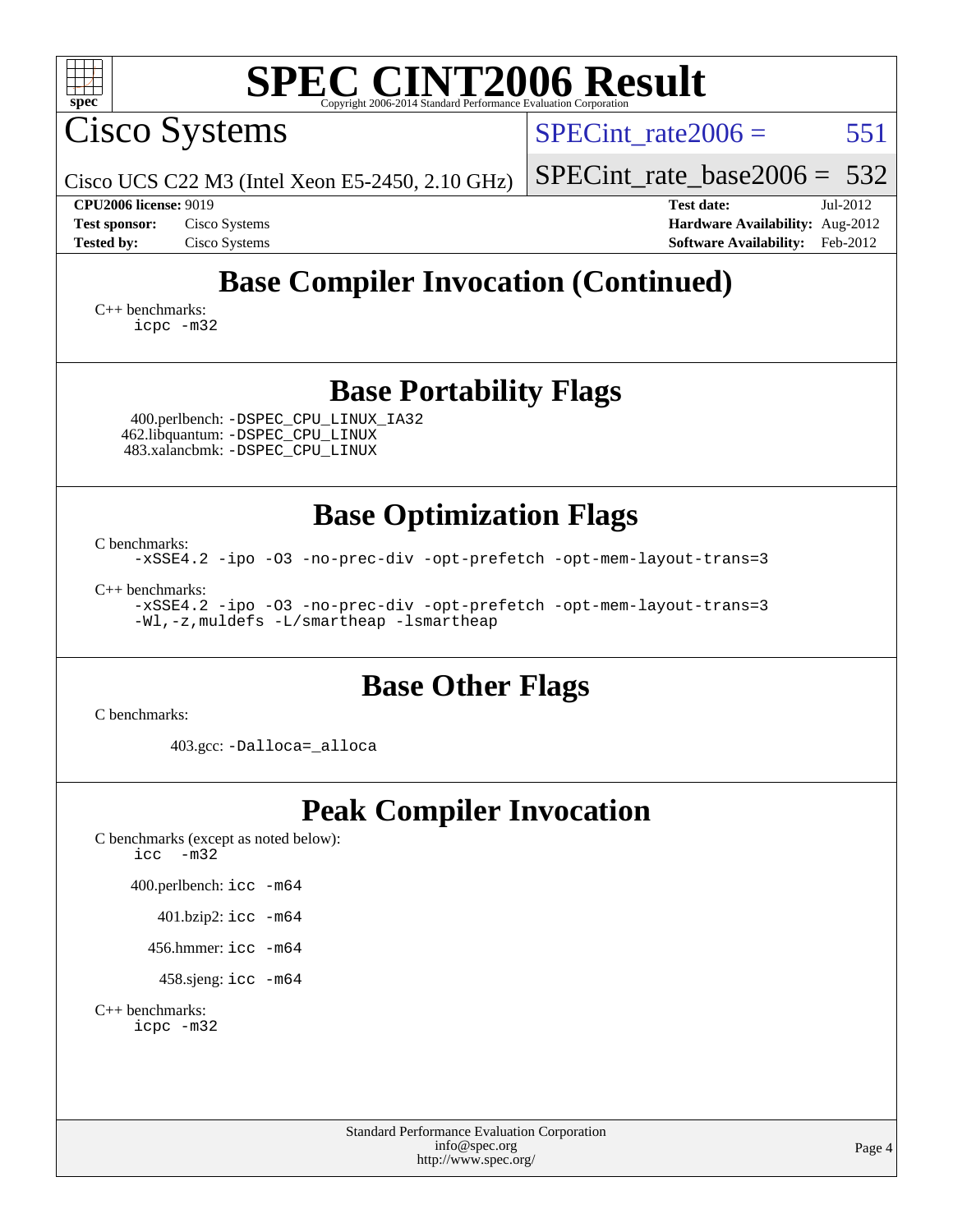

Cisco Systems

SPECint rate $2006 = 551$ 

[SPECint\\_rate\\_base2006 =](http://www.spec.org/auto/cpu2006/Docs/result-fields.html#SPECintratebase2006) 532

**[CPU2006 license:](http://www.spec.org/auto/cpu2006/Docs/result-fields.html#CPU2006license)** 9019 **[Test date:](http://www.spec.org/auto/cpu2006/Docs/result-fields.html#Testdate)** Jul-2012 **[Test sponsor:](http://www.spec.org/auto/cpu2006/Docs/result-fields.html#Testsponsor)** Cisco Systems **[Hardware Availability:](http://www.spec.org/auto/cpu2006/Docs/result-fields.html#HardwareAvailability)** Aug-2012 **[Tested by:](http://www.spec.org/auto/cpu2006/Docs/result-fields.html#Testedby)** Cisco Systems **[Software Availability:](http://www.spec.org/auto/cpu2006/Docs/result-fields.html#SoftwareAvailability)** Feb-2012

### **[Peak Portability Flags](http://www.spec.org/auto/cpu2006/Docs/result-fields.html#PeakPortabilityFlags)**

 400.perlbench: [-DSPEC\\_CPU\\_LP64](http://www.spec.org/cpu2006/results/res2012q3/cpu2006-20120823-24298.flags.html#b400.perlbench_peakCPORTABILITY_DSPEC_CPU_LP64) [-DSPEC\\_CPU\\_LINUX\\_X64](http://www.spec.org/cpu2006/results/res2012q3/cpu2006-20120823-24298.flags.html#b400.perlbench_peakCPORTABILITY_DSPEC_CPU_LINUX_X64) 401.bzip2: [-DSPEC\\_CPU\\_LP64](http://www.spec.org/cpu2006/results/res2012q3/cpu2006-20120823-24298.flags.html#suite_peakCPORTABILITY401_bzip2_DSPEC_CPU_LP64) 456.hmmer: [-DSPEC\\_CPU\\_LP64](http://www.spec.org/cpu2006/results/res2012q3/cpu2006-20120823-24298.flags.html#suite_peakCPORTABILITY456_hmmer_DSPEC_CPU_LP64) 458.sjeng: [-DSPEC\\_CPU\\_LP64](http://www.spec.org/cpu2006/results/res2012q3/cpu2006-20120823-24298.flags.html#suite_peakCPORTABILITY458_sjeng_DSPEC_CPU_LP64) 462.libquantum: [-DSPEC\\_CPU\\_LINUX](http://www.spec.org/cpu2006/results/res2012q3/cpu2006-20120823-24298.flags.html#b462.libquantum_peakCPORTABILITY_DSPEC_CPU_LINUX) 483.xalancbmk: [-DSPEC\\_CPU\\_LINUX](http://www.spec.org/cpu2006/results/res2012q3/cpu2006-20120823-24298.flags.html#b483.xalancbmk_peakCXXPORTABILITY_DSPEC_CPU_LINUX)

Cisco UCS C22 M3 (Intel Xeon E5-2450, 2.10 GHz)

## **[Peak Optimization Flags](http://www.spec.org/auto/cpu2006/Docs/result-fields.html#PeakOptimizationFlags)**

[C benchmarks](http://www.spec.org/auto/cpu2006/Docs/result-fields.html#Cbenchmarks):

 400.perlbench: [-xSSE4.2](http://www.spec.org/cpu2006/results/res2012q3/cpu2006-20120823-24298.flags.html#user_peakPASS2_CFLAGSPASS2_LDCFLAGS400_perlbench_f-xSSE42_f91528193cf0b216347adb8b939d4107)(pass 2) [-prof-gen](http://www.spec.org/cpu2006/results/res2012q3/cpu2006-20120823-24298.flags.html#user_peakPASS1_CFLAGSPASS1_LDCFLAGS400_perlbench_prof_gen_e43856698f6ca7b7e442dfd80e94a8fc)(pass 1) [-ipo](http://www.spec.org/cpu2006/results/res2012q3/cpu2006-20120823-24298.flags.html#user_peakPASS2_CFLAGSPASS2_LDCFLAGS400_perlbench_f-ipo)(pass 2) [-O3](http://www.spec.org/cpu2006/results/res2012q3/cpu2006-20120823-24298.flags.html#user_peakPASS2_CFLAGSPASS2_LDCFLAGS400_perlbench_f-O3)(pass 2) [-no-prec-div](http://www.spec.org/cpu2006/results/res2012q3/cpu2006-20120823-24298.flags.html#user_peakPASS2_CFLAGSPASS2_LDCFLAGS400_perlbench_f-no-prec-div)(pass 2) [-prof-use](http://www.spec.org/cpu2006/results/res2012q3/cpu2006-20120823-24298.flags.html#user_peakPASS2_CFLAGSPASS2_LDCFLAGS400_perlbench_prof_use_bccf7792157ff70d64e32fe3e1250b55)(pass 2) [-auto-ilp32](http://www.spec.org/cpu2006/results/res2012q3/cpu2006-20120823-24298.flags.html#user_peakCOPTIMIZE400_perlbench_f-auto-ilp32)  $401.bzip2: -xSSE4.2(pass 2) -prof-qen(pass 1) -ipo(pass 2)$  $401.bzip2: -xSSE4.2(pass 2) -prof-qen(pass 1) -ipo(pass 2)$  $401.bzip2: -xSSE4.2(pass 2) -prof-qen(pass 1) -ipo(pass 2)$  $401.bzip2: -xSSE4.2(pass 2) -prof-qen(pass 1) -ipo(pass 2)$  $401.bzip2: -xSSE4.2(pass 2) -prof-qen(pass 1) -ipo(pass 2)$ [-O3](http://www.spec.org/cpu2006/results/res2012q3/cpu2006-20120823-24298.flags.html#user_peakPASS2_CFLAGSPASS2_LDCFLAGS401_bzip2_f-O3)(pass 2) [-no-prec-div](http://www.spec.org/cpu2006/results/res2012q3/cpu2006-20120823-24298.flags.html#user_peakPASS2_CFLAGSPASS2_LDCFLAGS401_bzip2_f-no-prec-div)(pass 2) [-prof-use](http://www.spec.org/cpu2006/results/res2012q3/cpu2006-20120823-24298.flags.html#user_peakPASS2_CFLAGSPASS2_LDCFLAGS401_bzip2_prof_use_bccf7792157ff70d64e32fe3e1250b55)(pass 2) [-opt-prefetch](http://www.spec.org/cpu2006/results/res2012q3/cpu2006-20120823-24298.flags.html#user_peakCOPTIMIZE401_bzip2_f-opt-prefetch) [-auto-ilp32](http://www.spec.org/cpu2006/results/res2012q3/cpu2006-20120823-24298.flags.html#user_peakCOPTIMIZE401_bzip2_f-auto-ilp32) [-ansi-alias](http://www.spec.org/cpu2006/results/res2012q3/cpu2006-20120823-24298.flags.html#user_peakCOPTIMIZE401_bzip2_f-ansi-alias) 403.gcc: [-xSSE4.2](http://www.spec.org/cpu2006/results/res2012q3/cpu2006-20120823-24298.flags.html#user_peakCOPTIMIZE403_gcc_f-xSSE42_f91528193cf0b216347adb8b939d4107) [-ipo](http://www.spec.org/cpu2006/results/res2012q3/cpu2006-20120823-24298.flags.html#user_peakCOPTIMIZE403_gcc_f-ipo) [-O3](http://www.spec.org/cpu2006/results/res2012q3/cpu2006-20120823-24298.flags.html#user_peakCOPTIMIZE403_gcc_f-O3) [-no-prec-div](http://www.spec.org/cpu2006/results/res2012q3/cpu2006-20120823-24298.flags.html#user_peakCOPTIMIZE403_gcc_f-no-prec-div) 429.mcf: basepeak = yes 445.gobmk: [-xSSE4.2](http://www.spec.org/cpu2006/results/res2012q3/cpu2006-20120823-24298.flags.html#user_peakPASS2_CFLAGSPASS2_LDCFLAGS445_gobmk_f-xSSE42_f91528193cf0b216347adb8b939d4107)(pass 2) [-prof-gen](http://www.spec.org/cpu2006/results/res2012q3/cpu2006-20120823-24298.flags.html#user_peakPASS1_CFLAGSPASS1_LDCFLAGS445_gobmk_prof_gen_e43856698f6ca7b7e442dfd80e94a8fc)(pass 1) [-prof-use](http://www.spec.org/cpu2006/results/res2012q3/cpu2006-20120823-24298.flags.html#user_peakPASS2_CFLAGSPASS2_LDCFLAGS445_gobmk_prof_use_bccf7792157ff70d64e32fe3e1250b55)(pass 2) [-ansi-alias](http://www.spec.org/cpu2006/results/res2012q3/cpu2006-20120823-24298.flags.html#user_peakCOPTIMIZE445_gobmk_f-ansi-alias) [-opt-mem-layout-trans=3](http://www.spec.org/cpu2006/results/res2012q3/cpu2006-20120823-24298.flags.html#user_peakCOPTIMIZE445_gobmk_f-opt-mem-layout-trans_a7b82ad4bd7abf52556d4961a2ae94d5) 456.hmmer: [-xSSE4.2](http://www.spec.org/cpu2006/results/res2012q3/cpu2006-20120823-24298.flags.html#user_peakCOPTIMIZE456_hmmer_f-xSSE42_f91528193cf0b216347adb8b939d4107) [-ipo](http://www.spec.org/cpu2006/results/res2012q3/cpu2006-20120823-24298.flags.html#user_peakCOPTIMIZE456_hmmer_f-ipo) [-O3](http://www.spec.org/cpu2006/results/res2012q3/cpu2006-20120823-24298.flags.html#user_peakCOPTIMIZE456_hmmer_f-O3) [-no-prec-div](http://www.spec.org/cpu2006/results/res2012q3/cpu2006-20120823-24298.flags.html#user_peakCOPTIMIZE456_hmmer_f-no-prec-div) [-unroll2](http://www.spec.org/cpu2006/results/res2012q3/cpu2006-20120823-24298.flags.html#user_peakCOPTIMIZE456_hmmer_f-unroll_784dae83bebfb236979b41d2422d7ec2) [-auto-ilp32](http://www.spec.org/cpu2006/results/res2012q3/cpu2006-20120823-24298.flags.html#user_peakCOPTIMIZE456_hmmer_f-auto-ilp32) 458.sjeng: [-xSSE4.2](http://www.spec.org/cpu2006/results/res2012q3/cpu2006-20120823-24298.flags.html#user_peakPASS2_CFLAGSPASS2_LDCFLAGS458_sjeng_f-xSSE42_f91528193cf0b216347adb8b939d4107)(pass 2) [-prof-gen](http://www.spec.org/cpu2006/results/res2012q3/cpu2006-20120823-24298.flags.html#user_peakPASS1_CFLAGSPASS1_LDCFLAGS458_sjeng_prof_gen_e43856698f6ca7b7e442dfd80e94a8fc)(pass 1) [-ipo](http://www.spec.org/cpu2006/results/res2012q3/cpu2006-20120823-24298.flags.html#user_peakPASS2_CFLAGSPASS2_LDCFLAGS458_sjeng_f-ipo)(pass 2) [-O3](http://www.spec.org/cpu2006/results/res2012q3/cpu2006-20120823-24298.flags.html#user_peakPASS2_CFLAGSPASS2_LDCFLAGS458_sjeng_f-O3)(pass 2) [-no-prec-div](http://www.spec.org/cpu2006/results/res2012q3/cpu2006-20120823-24298.flags.html#user_peakPASS2_CFLAGSPASS2_LDCFLAGS458_sjeng_f-no-prec-div)(pass 2) [-prof-use](http://www.spec.org/cpu2006/results/res2012q3/cpu2006-20120823-24298.flags.html#user_peakPASS2_CFLAGSPASS2_LDCFLAGS458_sjeng_prof_use_bccf7792157ff70d64e32fe3e1250b55)(pass 2) [-unroll4](http://www.spec.org/cpu2006/results/res2012q3/cpu2006-20120823-24298.flags.html#user_peakCOPTIMIZE458_sjeng_f-unroll_4e5e4ed65b7fd20bdcd365bec371b81f) [-auto-ilp32](http://www.spec.org/cpu2006/results/res2012q3/cpu2006-20120823-24298.flags.html#user_peakCOPTIMIZE458_sjeng_f-auto-ilp32)  $462$ .libquantum: basepeak = yes 464.h264ref: [-xSSE4.2](http://www.spec.org/cpu2006/results/res2012q3/cpu2006-20120823-24298.flags.html#user_peakPASS2_CFLAGSPASS2_LDCFLAGS464_h264ref_f-xSSE42_f91528193cf0b216347adb8b939d4107)(pass 2) [-prof-gen](http://www.spec.org/cpu2006/results/res2012q3/cpu2006-20120823-24298.flags.html#user_peakPASS1_CFLAGSPASS1_LDCFLAGS464_h264ref_prof_gen_e43856698f6ca7b7e442dfd80e94a8fc)(pass 1) [-ipo](http://www.spec.org/cpu2006/results/res2012q3/cpu2006-20120823-24298.flags.html#user_peakPASS2_CFLAGSPASS2_LDCFLAGS464_h264ref_f-ipo)(pass 2) [-O3](http://www.spec.org/cpu2006/results/res2012q3/cpu2006-20120823-24298.flags.html#user_peakPASS2_CFLAGSPASS2_LDCFLAGS464_h264ref_f-O3)(pass 2) [-no-prec-div](http://www.spec.org/cpu2006/results/res2012q3/cpu2006-20120823-24298.flags.html#user_peakPASS2_CFLAGSPASS2_LDCFLAGS464_h264ref_f-no-prec-div)(pass 2) [-prof-use](http://www.spec.org/cpu2006/results/res2012q3/cpu2006-20120823-24298.flags.html#user_peakPASS2_CFLAGSPASS2_LDCFLAGS464_h264ref_prof_use_bccf7792157ff70d64e32fe3e1250b55)(pass 2) [-unroll2](http://www.spec.org/cpu2006/results/res2012q3/cpu2006-20120823-24298.flags.html#user_peakCOPTIMIZE464_h264ref_f-unroll_784dae83bebfb236979b41d2422d7ec2) [-ansi-alias](http://www.spec.org/cpu2006/results/res2012q3/cpu2006-20120823-24298.flags.html#user_peakCOPTIMIZE464_h264ref_f-ansi-alias) [C++ benchmarks:](http://www.spec.org/auto/cpu2006/Docs/result-fields.html#CXXbenchmarks) 471.omnetpp: [-xSSE4.2](http://www.spec.org/cpu2006/results/res2012q3/cpu2006-20120823-24298.flags.html#user_peakPASS2_CXXFLAGSPASS2_LDCXXFLAGS471_omnetpp_f-xSSE42_f91528193cf0b216347adb8b939d4107)(pass 2) [-prof-gen](http://www.spec.org/cpu2006/results/res2012q3/cpu2006-20120823-24298.flags.html#user_peakPASS1_CXXFLAGSPASS1_LDCXXFLAGS471_omnetpp_prof_gen_e43856698f6ca7b7e442dfd80e94a8fc)(pass 1) [-ipo](http://www.spec.org/cpu2006/results/res2012q3/cpu2006-20120823-24298.flags.html#user_peakPASS2_CXXFLAGSPASS2_LDCXXFLAGS471_omnetpp_f-ipo)(pass 2) [-O3](http://www.spec.org/cpu2006/results/res2012q3/cpu2006-20120823-24298.flags.html#user_peakPASS2_CXXFLAGSPASS2_LDCXXFLAGS471_omnetpp_f-O3)(pass 2) [-no-prec-div](http://www.spec.org/cpu2006/results/res2012q3/cpu2006-20120823-24298.flags.html#user_peakPASS2_CXXFLAGSPASS2_LDCXXFLAGS471_omnetpp_f-no-prec-div)(pass 2) [-prof-use](http://www.spec.org/cpu2006/results/res2012q3/cpu2006-20120823-24298.flags.html#user_peakPASS2_CXXFLAGSPASS2_LDCXXFLAGS471_omnetpp_prof_use_bccf7792157ff70d64e32fe3e1250b55)(pass 2) [-ansi-alias](http://www.spec.org/cpu2006/results/res2012q3/cpu2006-20120823-24298.flags.html#user_peakCXXOPTIMIZE471_omnetpp_f-ansi-alias) [-opt-ra-region-strategy=block](http://www.spec.org/cpu2006/results/res2012q3/cpu2006-20120823-24298.flags.html#user_peakCXXOPTIMIZE471_omnetpp_f-opt-ra-region-strategy_a0a37c372d03933b2a18d4af463c1f69) [-Wl,-z,muldefs](http://www.spec.org/cpu2006/results/res2012q3/cpu2006-20120823-24298.flags.html#user_peakEXTRA_LDFLAGS471_omnetpp_link_force_multiple1_74079c344b956b9658436fd1b6dd3a8a) [-L/smartheap -lsmartheap](http://www.spec.org/cpu2006/results/res2012q3/cpu2006-20120823-24298.flags.html#user_peakEXTRA_LIBS471_omnetpp_SmartHeap_7c9e394a5779e1a7fec7c221e123830c) 473.astar: basepeak = yes Continued on next page

> Standard Performance Evaluation Corporation [info@spec.org](mailto:info@spec.org) <http://www.spec.org/>